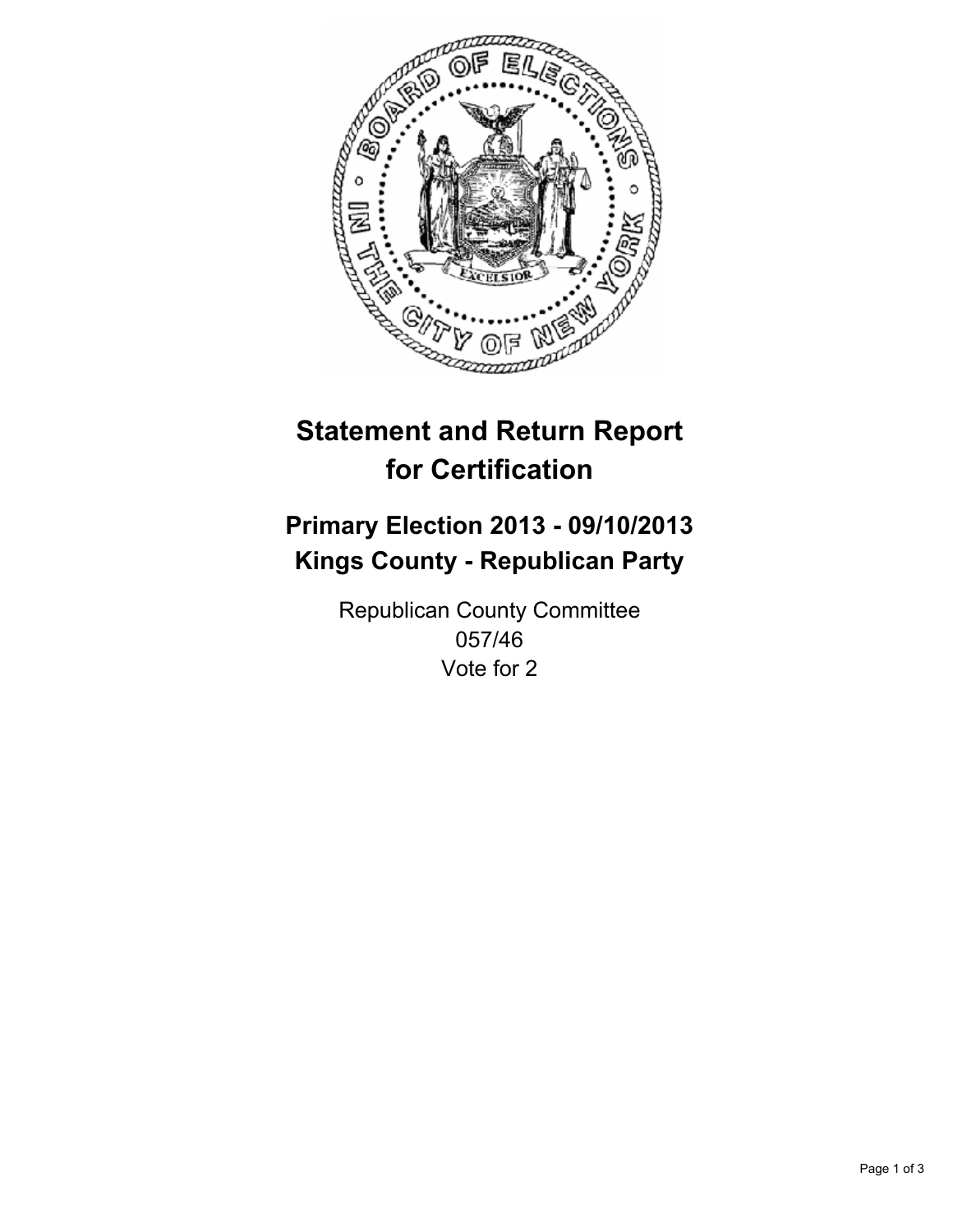

## **Assembly District 46**

| <b>EMERGENCY</b>       | 0  |
|------------------------|----|
| ABSENTEE/MILITARY      | 5  |
| <b>FEDERAL</b>         | 0  |
| SPECIAL PRESIDENTIAL   | 0  |
| AFFIDAVIT              | 0  |
| ANTOINETTE SHAMOUN     | 28 |
| AIDA Y. NICOLAOU       | 25 |
| <b>EMILY CATANZARO</b> | 25 |
| <b>SILVIA MURRAY</b>   | 13 |
| <b>Total Votes</b>     | 91 |